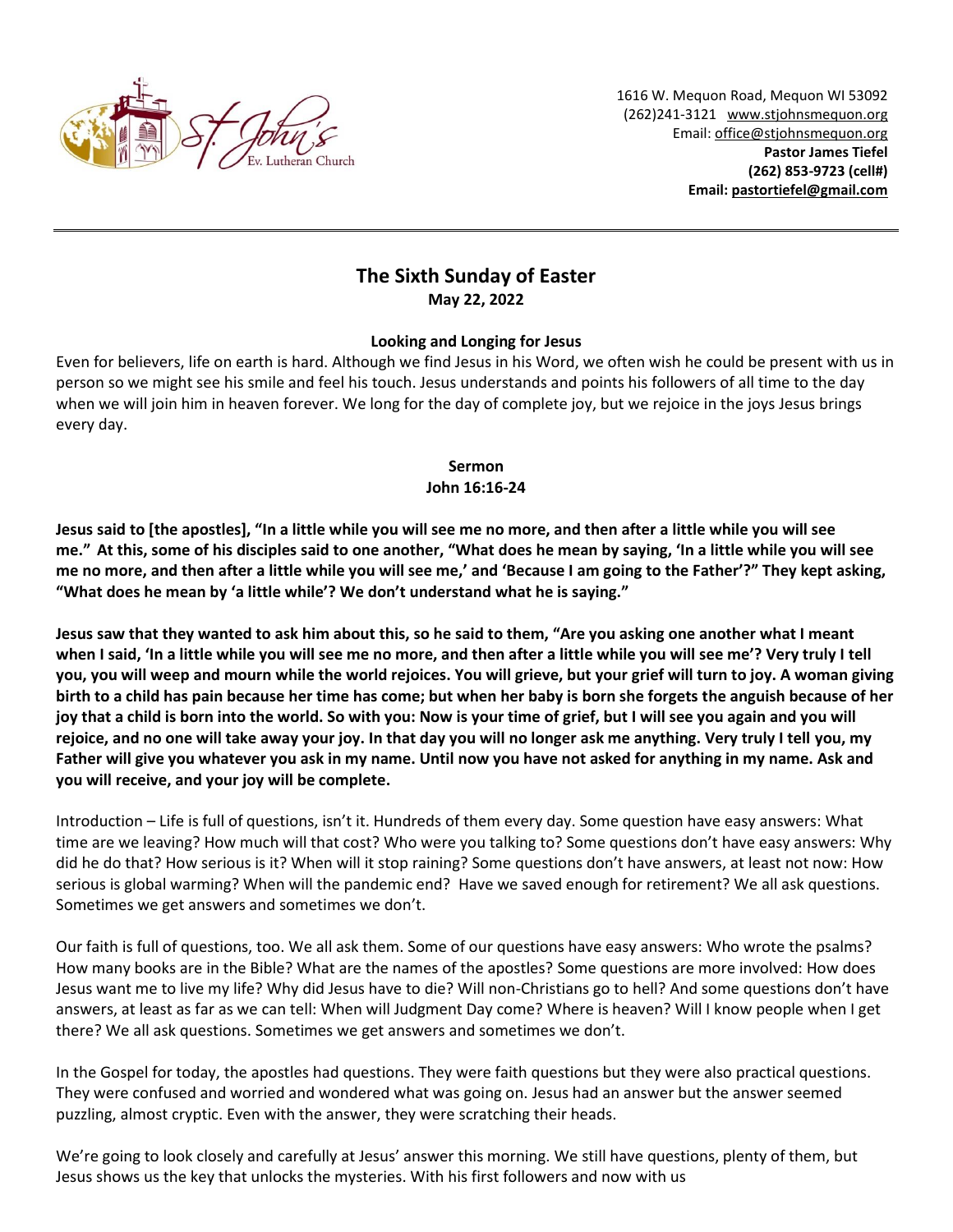## **Easter Takes Our Questions Away** It removes our confusion It guarantees our success

1. The time is the night Jesus was betrayed and arrested. The place is the upper room where Jesus served his holy meal for the first time. Jesus and the apostles were standing and getting reading to leave. But Jesus has more to say about what was coming. This is what Jesus said that raised the apostles' questions: **In a little while you will see me no more, and then after a little while you will see me.** They looked at one another with question marks in their eyes. The whispering started: **What does he mean by saying, 'In a little while you will see me no more, and then after a little while you will see me?' What does he mean by 'a little while'? We don't understand what he is saying.** Here's Jesus' answer: **Very truly I tell you, you will weep and mourn while the world rejoices. You will grieve, but your grief will turn to joy.** Was that the answer? Doesn't sound like it.

It was definitely an answer and it was exactly the right answer. **In a little while you will see me no more**, Jesus said, and then he said **you will weep and mourn while the world rejoices.** In just a few hours—just a little while—Judas and a band of soldiers would storm the Garden of Gethsemane and arrest Jesus. The disciples ran. Within 24 hours Jesus would be dead. Heartbreak, terror, shame, and a lot more questions. Their mood was exactly the opposite of the mood in powerful Jewish homes and splendid Roman palaces. Relief, laughter, victory. Then Jesus said more: **After a little while you will see me** and then he said **Your grief will turn to joy.** The grief would last from Thursday night to Sunday morning—just a little while—and then everything would change. Jesus walked through doors and walls to see them on Sunday evening and he did it again the next Sunday. He met them on the seashore and served them breakfast with lots of fish. He walked and talked with them in Galilee. They saw him ascend to heaven, but they returned to Jerusalem with great joy. On this Thursday night Jesus was answering their questions more completely than they could imagine. **A woman giving birth to a child has pain because her time has come; but when her baby is born she forgets the anguish because of her joy that a child is born into the world. So with you: Now is your time of grief, but I will see you again and you will rejoice, and no one will take away your joy**. They had questions on Thursday night, but Easter would take their questions away.

Jesus' resurrection is the critical event of Christian faith. It's the climax of God's plan to save us. Easter explains everything that went before it and decides everything that comes after it. The apostles still had questions after Easter. They knew Jesus had died and they knew he had risen, but they still wondered what it all meant. On that same Thursday night Jesus told them, **The Holy Spirit, whom the Father will send in my name, will teach you all things and will remind you of everything I have said to you.** The Holy Spirit would answer their questions and increase their joy. But the Spirit wouldn't arrive until all of Jesus' work was done. Jesus said, **Unless I go away, the Spirit will not come to you; but if I go, I will send him to you.** It was Easter that set the Holy Spirit in motion.

The Spirit is still in motion today. He doesn't do his work with tongues of fire and a mighty wind like on Pentecost. When we have questions, he provides the answers in the Word. The Spirit enlightens us with his gifts; he opens our minds to believe what the Bible tells us. So why do we still have questions? The trouble is that we don't always look for the answers in the right places. We let that nasty sinful nature that hangs around in us take us to places where there are no honest answers or real solutions. We try to figure things out on our own, with our own experience and our own common sense. And the questions just get bigger and more intense and pretty soon life is nothing more than one humungous question mark. Life doesn't have to be that way. The resurrected Jesus sent us the Holy Spirit. The Holy Spirit takes us to the Word. The Word takes us to the resurrection. And so Easter takes our questions away. And when the questions dissolve, our confusion begins to drift away and the joy takes over. Little by little.

2. The problem the apostles had on that Thursday night was that they couldn't see the whole plan, not yet anyway. They didn't grasp that Jesus' death would take away their sins and the sins of the world. They couldn't fathom his resurrection at all. Jesus said, **Until now you have not asked for anything in my name.** They hadn't looked to Jesus or listened to Jesus with a clear understanding of what his work did or what it meant. But all of that changed after Easter. **In that day,**